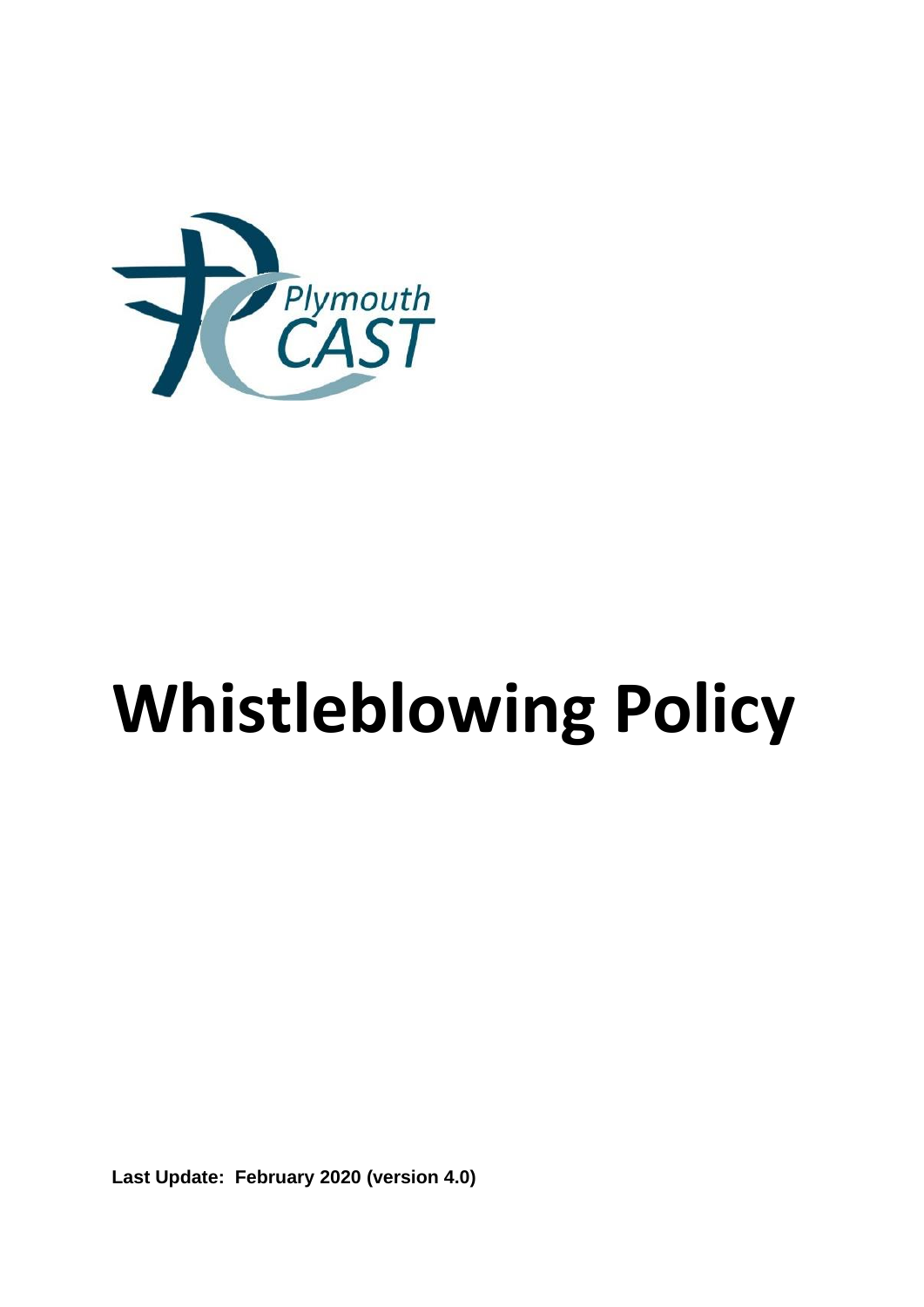

# **Document Control**

## **Changes History**

| <b>Version</b> | <b>Date</b> | <b>Amended by</b>  | <b>Recipients</b>          | <b>Purpose</b>                     |
|----------------|-------------|--------------------|----------------------------|------------------------------------|
| 1.0            | 23.11.16    | Human Resources    | All Plymouth CAST<br>staff | <b>New Policy</b>                  |
| 2.0            | 20.04.17    | Human Resources    | All Plymouth CAST<br>staff | Changes in Board                   |
| 3.0            | Sept2018    | Raymond Friel, CEO | All Plymouth CAST<br>staff | Changes to Scheme<br>of Delegation |
| 4.0            | Feb 2020    | Karen Cook, CFOO   | All Plymouth CAST<br>Staff |                                    |

## **Approvals**

This policy requires the following approvals:

| Board | Chair | CEO | Date Approved                           | Version | Date for Review |
|-------|-------|-----|-----------------------------------------|---------|-----------------|
|       |       |     | <b>Final Version</b><br>26 October 2018 | 3.0     | September 2019  |
|       |       |     | 28 February 2020                        | 4.0     | February 2021   |

## **National/Local Policy**

☐ This policy must be localised by Academies

☒ This policy must not be changed, it is a CAST/National Policy (only change logo, contact details and any yellow highlights)

#### **Position with the Unions**

Does the policy require consultation with the National Unions under our recognition agreement? ☒ Yes ☐ No If yes, the policy status is: ☒ Consulted and Approved ☐ Consulted and Not Approved □ Awaiting Consultation □

## **Distribution**

This draft document has been distributed to:

| <b>Position</b> | Date             | <b>Version</b> |
|-----------------|------------------|----------------|
| Joint Unions    | 7 Sept 2018      | $3.0$ (draft)  |
| <b>Board</b>    | 14 Sept 2018     | $3.0$ (draft)  |
| <b>Board</b>    | 28 February 2020 | 4.0            |
| All schools     | March 2020       |                |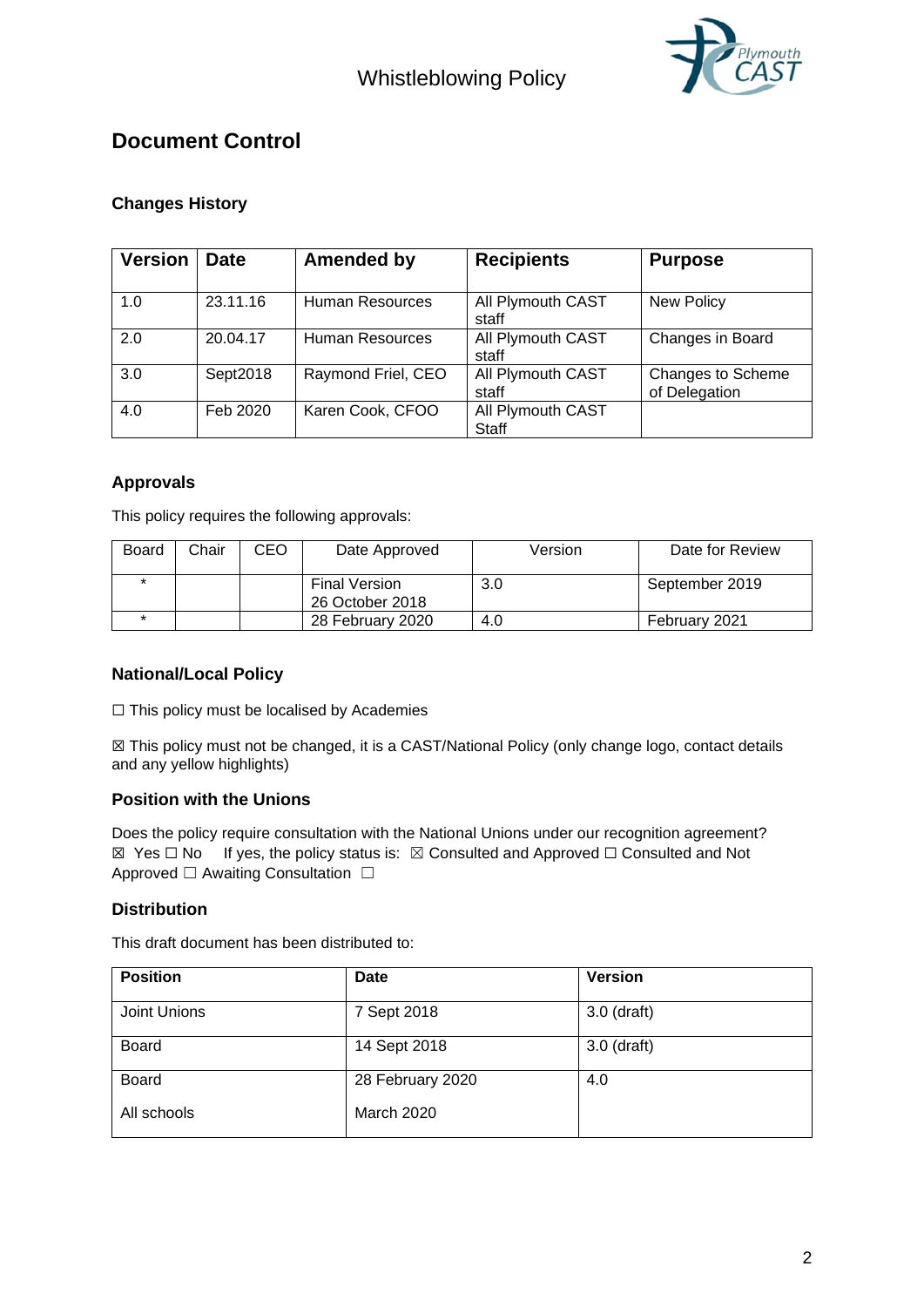Whistleblowing Policy



# **Contents**

**Page** 

| 1. Vision and Values                                          | 4                       |
|---------------------------------------------------------------|-------------------------|
| 2. Aims                                                       | 4                       |
| 3. Legislation                                                | $\overline{\mathbf{4}}$ |
| 4. Definition of whistleblowing                               | 4                       |
| 5. Procedure for staff to raise a whistleblowing concern      | 5                       |
| 6. Trust procedure for responding to a whistleblowing concern | $5\phantom{1}$          |
| 7. Malicious or vexatious allegations                         | 6                       |
| 8. Escalating concerns beyond the trust                       | 6                       |
| 9. Approval                                                   | 6                       |
| 10. Links with other policies                                 | 6                       |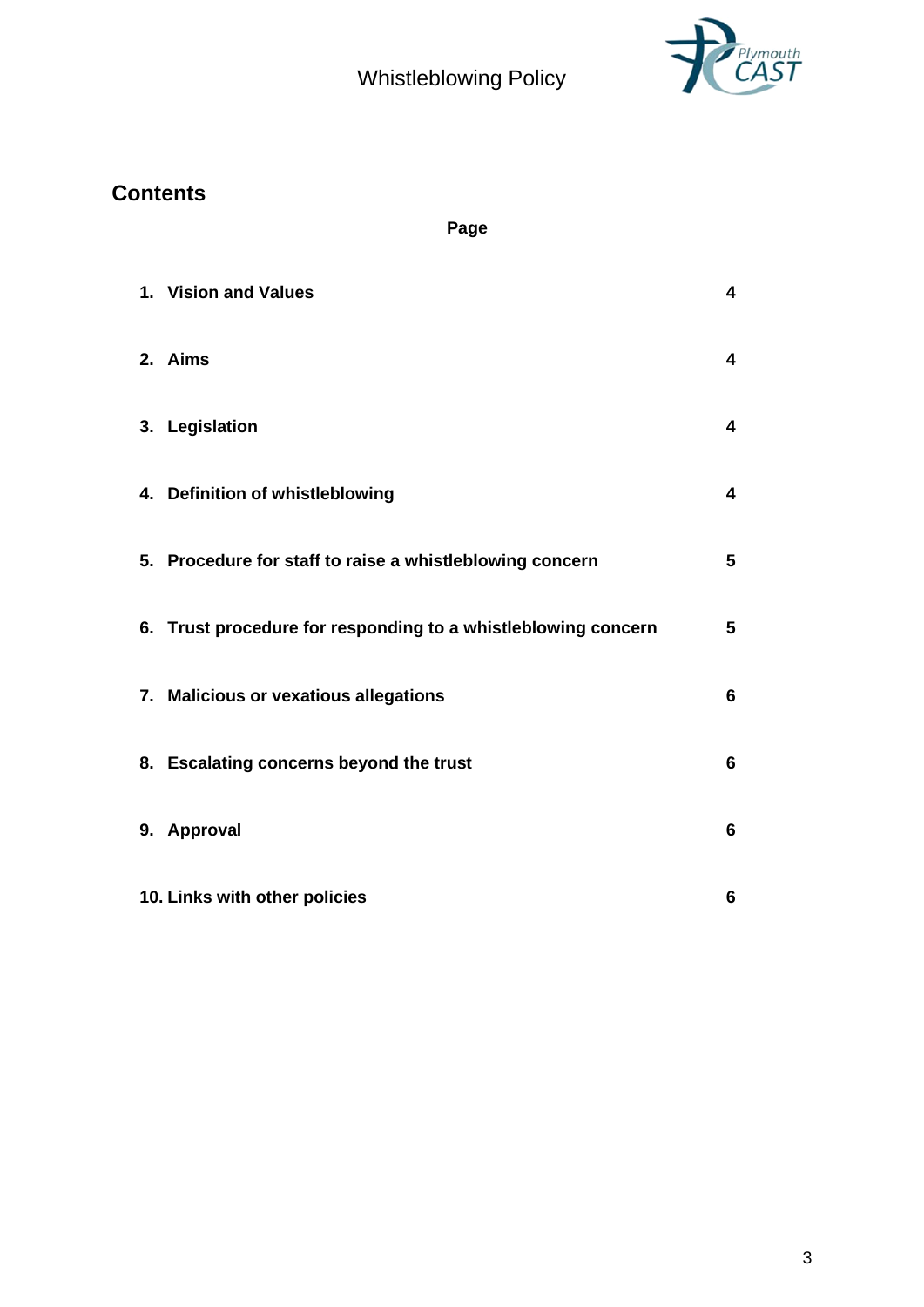

## **1. Vision and Values**

Plymouth CAST is a multi-academy trust of Catholic schools which is part of the mission of the Catholic Church dedicated to human flourishing and the building of a kingdom of peace, truth and justice. The Trust is to be conducted in all aspects in accordance with canon law and the teachings of the Roman Catholic Church and at all times to serve as a witness to the Catholic faith in Our Lord Jesus Christ.

Our vision and values are derived from our identity as a Catholic Trust. Central to our vision is the dignity of the human person, especially the most vulnerable. Our academies are dedicated to providing an education and formation where all our pupils and young people flourish in a safe, nurturing, enriching environment. All governors in our academies are expected to be familiar with the vision, mission, values and principles of the Trust and not in any way to undermine them. They should support and promote the vision and conduct themselves at all times in school and on school business according to the vision and principles of the Trust

## **2. Aims**

This policy aims to:

- Encourage individuals affected to report suspected wrongdoing as soon as possible in the knowledge that their concerns will be taken seriously and investigated and that their confidentiality will be respected
- I Let all staff in the trust know how to raise concerns about potential wrongdoing in or by the trust
- Set clear procedures for how the trust will respond to such concerns
- ⋟ Let all staff know the protection available to them if they raise a whistleblowing concern
- Assure staff that they will not be victimised for raising a legitimate concern through the steps set out in the policy even if they turn out to be mistaken (though vexatious or malicious concerns may be considered a disciplinary issue)

This policy does not form part of any employee's contract of employment and may be amended at any time. The policy applies to all employees or other workers who provide services to the trust in any capacity including self-employed consultants or contractors who provide services on a personal basis and agency workers.

# **3. Legislation**

The requirement to have clear whistleblowing procedures in place is set out in the Academies [Financial Handbook.](https://www.gov.uk/government/publications/academies-financial-handbook)

This policy has been written in line with the above document, as well as [government guidance on](https://www.gov.uk/whistleblowing)  [whistle-blowing.](https://www.gov.uk/whistleblowing) We also take into account the [Public Interest Disclosure Act 1998.](https://www.legislation.gov.uk/ukpga/1998/23/contents)

This policy complies with our funding agreement and articles of association.

# **4. Definition of whistleblowing**

Whistleblowing covers concerns made that report wrongdoing that is "in the public interest". Examples of whistleblowing include (but aren't limited to):

- Criminal offences, such as fraud or corruption
- Pupils' or staffs' health and safety being put in danger
- Failure to comply with a legal obligation or statutory requirement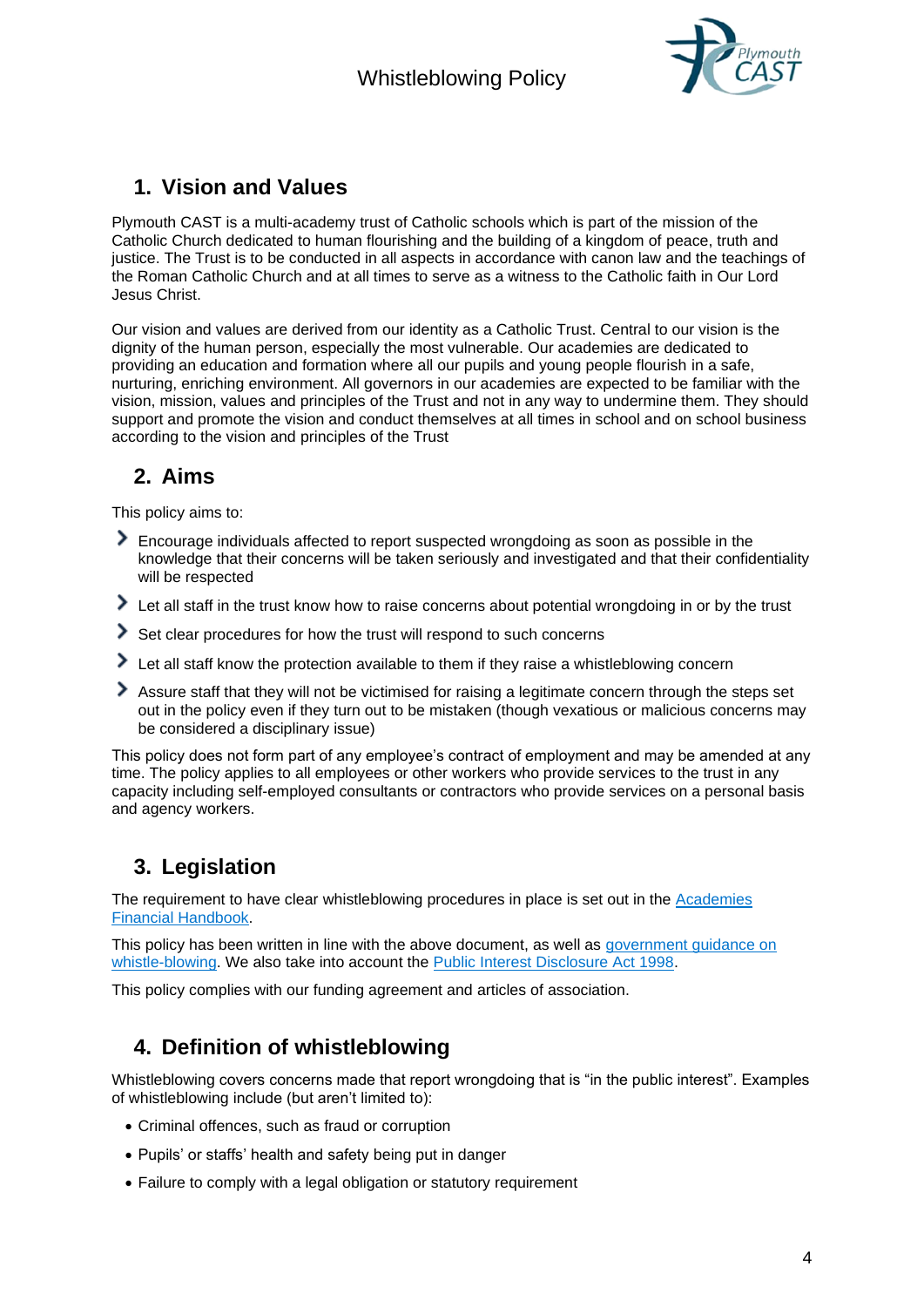# Whistleblowing Policy



- Breaches of financial management procedures
- Attempts to cover up the above, or any other wrongdoing in the public interest
- Damage to the environment

A whistle-blower is a person who raises a genuine concern relating to the above.

Not all concerns about the trust count as whistleblowing. For example, personal staff grievances such as bullying or harassment do not usually count as whistleblowing. If something affects a staff member as an individual, or relates to an individual employment contract, this is likely a grievance.

When staff have a concern, they should consider whether it would be better to follow our staff grievance or complaints procedures.

Protect (formerly Public Concern at Work) has:

- [Further guidance](https://protect-advice.org.uk/what-is-the-difference-between-raising-a-grievance-and-whistleblowing/) on the difference between a whistleblowing concern and a grievance that staff may find useful if unsure
- A free and confidential [advice line](https://www.pcaw.org.uk/advice-line/)

## **5. Procedure for staff to raise a whistleblowing concern**

#### **5.1 When to raise a concern**

Staff should consider the examples in section 3 when deciding whether their concern is of a whistleblowing nature. Consider whether the incident(s) was illegal, breached statutory or trust procedures, put people in danger or was an attempt to cover any such activity up.

#### **5.2 Who to report to**

Staff should report their concern to the Clerk to the Trust Board of Directors. If the concern is about the Clerk to the Board or it is believed they may be involved in the wrongdoing in some way, the staff member should report their concern to the named Director (Ann Harris) with a responsibility for whistleblowing.

#### **5.3 How to raise the concern**

Concerns should be made in writing wherever possible. They should include names of those committing wrongdoing, dates, places and as much evidence and context as possible. Staff raising a concern should also include details of any personal interest in the matter.

## **6. Trust procedure for responding to a whistleblowing concern**

#### **6.1 Investigating the concern**

When a concern is received by the Clerk to the Board - referred to from here as the 'recipient' – they, or where considered appropriate the HR Manager will:

- Meet with the person raising the concern within a reasonable time. The person raising the concern may be joined by a trade union or professional association representative
- Get as much detail as possible about the concern at this meeting and record the information. If it becomes apparent the concern is not of a whistleblowing nature, the recipient should handle the concern in line with the appropriate policy/procedure
- Reiterate, at this meeting, that they are protected from any unfair treatment or risk of dismissal as a result of raising the concern. If the concern is found to be malicious or vexatious, disciplinary action may be taken (see section 6 of this policy)
- Establish whether there is sufficient cause for concern to warrant further investigation. If there is: